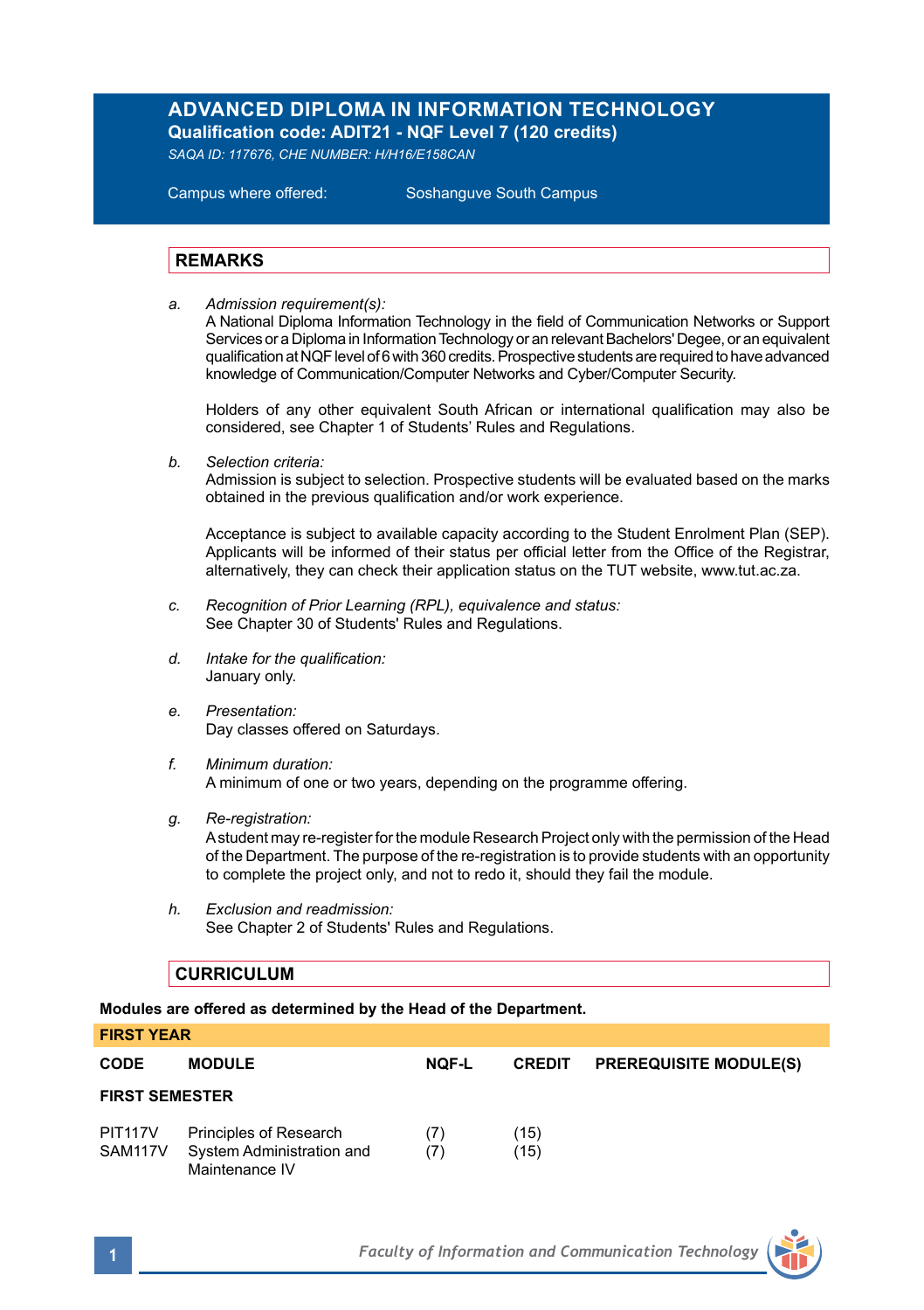### **SECOND SEMESTER**

| <b>WNE117V</b>                        | Wireless Networks IV                                                                                        | (7)          | (15)          |                                                              |  |  |  |  |
|---------------------------------------|-------------------------------------------------------------------------------------------------------------|--------------|---------------|--------------------------------------------------------------|--|--|--|--|
| Plus one of the following modules:    |                                                                                                             |              |               |                                                              |  |  |  |  |
| PNA117V<br>SEA117V                    | <b>Computer Networks IVA</b><br><b>Computer Security IVA</b>                                                | (7)<br>(7)   | (15)<br>(15)  |                                                              |  |  |  |  |
|                                       | TOTAL CREDITS FOR THE FIRST YEAR:                                                                           | 60           |               |                                                              |  |  |  |  |
| <b>SECOND YEAR</b>                    |                                                                                                             |              |               |                                                              |  |  |  |  |
| <b>CODE</b>                           | <b>MODULE</b>                                                                                               | <b>NOF-L</b> | <b>CREDIT</b> | <b>PREREQUISITE MODULE(S)</b>                                |  |  |  |  |
| <b>FIRST SEMESTER</b>                 |                                                                                                             |              |               |                                                              |  |  |  |  |
| NWG117V<br>NWP117V                    | Network Management IV<br><b>Network Applications IV</b>                                                     | (7)<br>(7)   | (15)<br>(15)  |                                                              |  |  |  |  |
| <b>SECOND SEMESTER</b>                |                                                                                                             |              |               |                                                              |  |  |  |  |
| <b>RIT117V</b><br><b>RIT117R</b>      | Research Project IV<br>Research Project IV<br>(re-registration) (first-semester<br>module, see Paragraph q) | (7)<br>(7)   | (15)<br>(0)   | Principles of Research                                       |  |  |  |  |
|                                       | Plus one of the following modules:                                                                          |              |               |                                                              |  |  |  |  |
| <b>PNB117V</b><br>SEB <sub>117V</sub> | <b>Computer Networks IVB</b><br><b>Computer Security IVB</b>                                                | (7)<br>(7)   | (15)<br>(15)  | <b>Computer Networks IVA</b><br><b>Computer Security IVA</b> |  |  |  |  |
|                                       | TOTAL CREDITS FOR THE SECOND YEAR:                                                                          | 60           |               |                                                              |  |  |  |  |
|                                       | TOTAL CREDITS FOR THE QUALIFICATION:                                                                        | 120          |               |                                                              |  |  |  |  |

# **MODULE INFORMATION (OVERVIEW OF SYLLABUS)**

The syllabus content is subject to change to accommodate industry changes. Please note that a more detailed syllabus is available at the Department or in the study guide that is applicable to a particular module. At time of publication, the syllabus content was defined as follows:

## **C**

## **COMPUTER NETWORKS IVA (PNA117V) 1 X 3-HOUR PAPER**

## *(Module custodian: Department of Information Technology)*

The general purpose of this module is to provide students with the Internet and Computer networks in general, different protocols used to accomplish different communication tasks, network security and applications. The emphasis is on equipping the students to be competent problem solvers that can originate and recommend computer network strategies. (Total tuition time: not available)

# **COMPUTER NETWORKS IVB (PNB117V) 1 X 3-HOUR PAPER**

*(Module custodian: Department of Information Technology)* The general purpose of this module is to provide students with the Internet and Computer networks in general. EtherChannel, Spanning-tree and WAN technologies is covered. (Total tuition time: not available)